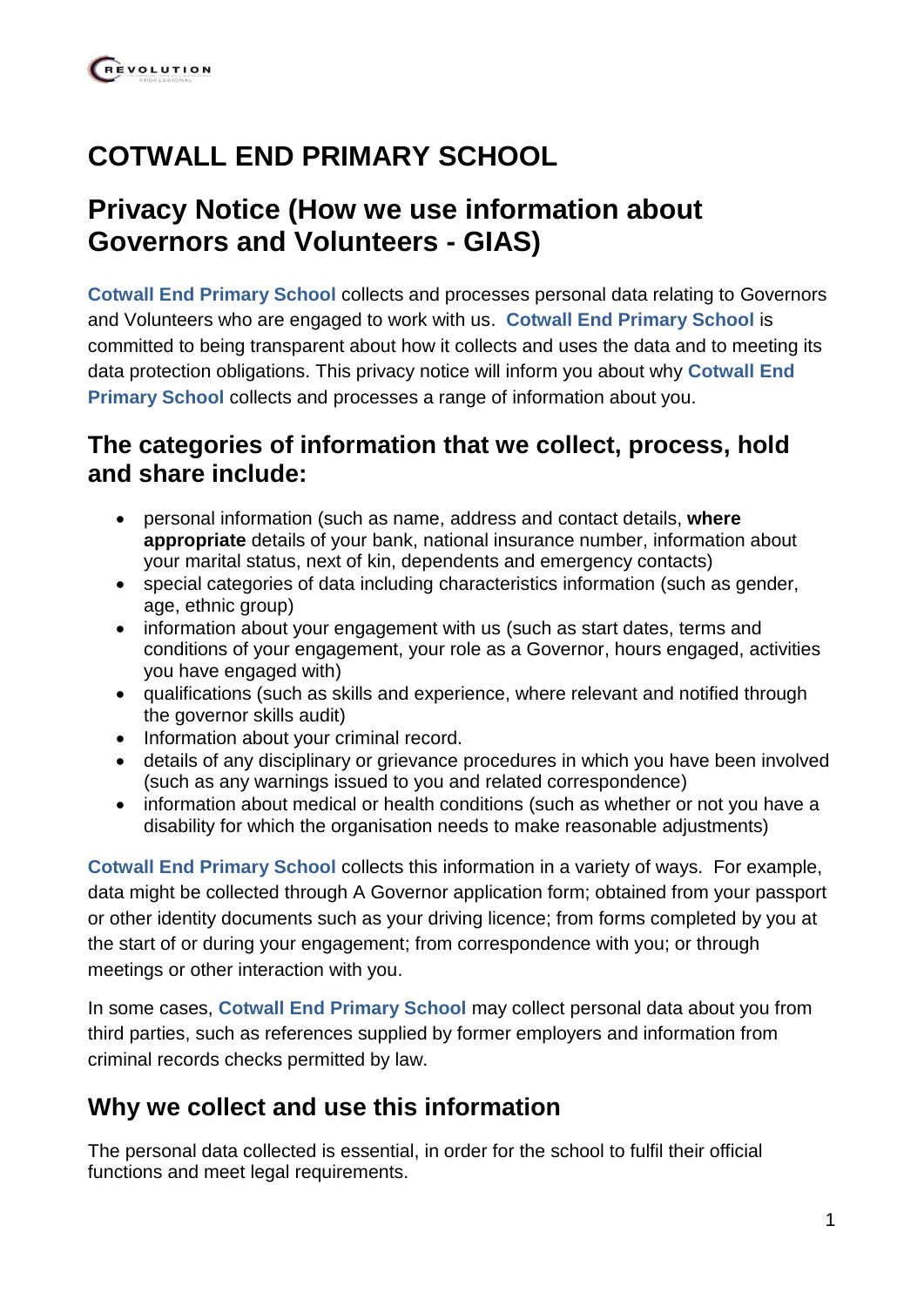We collect and use governor information, for the following purposes:

- enable the development of a comprehensive picture of who is operating within the school and how everyone is deployed
- ensure we meet statutory requirements in terms of our Governing body.
- maintain accurate and up-to-date records and contact details (including details of who to contact in the event of an emergency).
- operate and keep a record of disciplinary and grievance processes, to ensure acceptable conduct within the workplace.
- operate and keep a record of performance and related processes, to undertake skills analysis, and for succession planning and management purposes.
- to ensure that we comply with duties in relation to individuals with disabilities and meet our obligations under health and safety law.
- respond to and defend against legal claims
- maintain and promote equality in the workplace.
- To ensure Safeguarding requirements are met and ensure full compliance with Safer Recruitment and Safer Working Practices.

Some special categories of personal data, such as information about health or medical conditions, is processed to carry out obligations under Health and Safety and Disability Discrimination Act (such as those in relation to Governors/Volunteers with disabilities).

# **The lawful basis on which we process this information**

Under the UK General Data Protection Regulation (UK GDPR), the legal basis/bases we rely on for processing personal information for general purposes are

- 6.1(c) for the purpose named above in accordance with the legal basis of Legal Obligation.
- 6.1(e) processing is necessary for the performance of a task carried out in the public interest or in the exercise of official authority vested in the controller.

All maintained school governing bodies, under [section 538 of the Education Act 1996](http://www.legislation.gov.uk/ukpga/1996/56/section/538) and academy trusts, under the [Academies Financial Handbook h](https://www.gov.uk/government/publications/academies-financial-handbook)ave a legal duty to provide the governance information as detailed above.

In terms of processing special category data the following will apply:

9.1(b) Processing is necessary for the purposes of carrying out the obligations and exercising specific rights of the controller or of the data subject in the field of employment and social security and social protection law in so far as it is authorised by Union or Member State law or a collective agreement pursuant to Member State law providing for appropriate safeguards for the fundamental rights and the interests of the data subject.

# **Collecting governor information**

We collect personal information via contact forms, minutes of meetings, governor skills audit, and the meeting clerk carrying out data collection.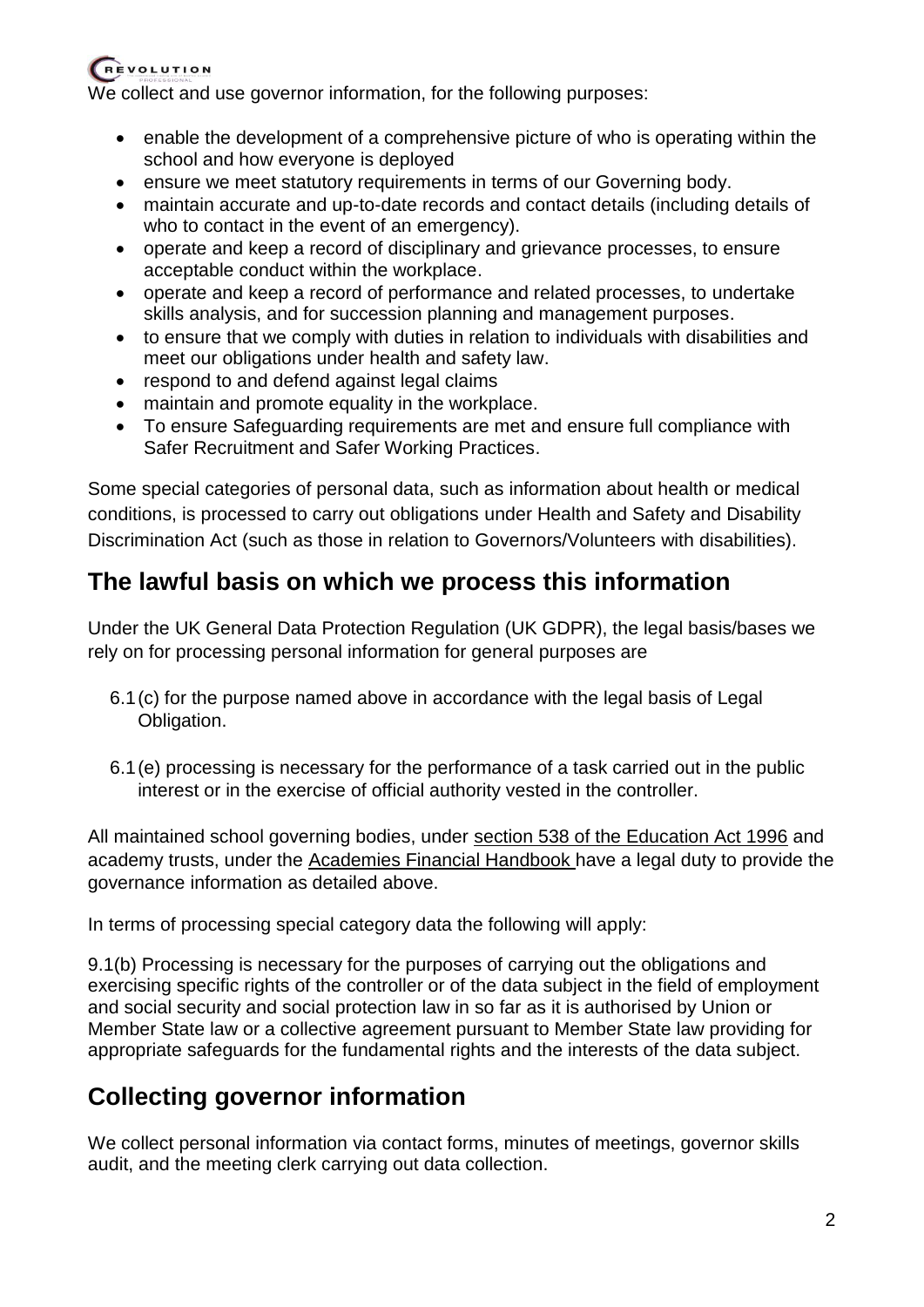Governor data is essential for the school's operational use. Whilst the majority of personal information you provide to us is mandatory, some of it may be requested on a voluntary basis. In order to comply with UK GDPR, we will inform you at the point of collection, whether you are required to provide certain information to us or if you have a choice in this.

# **Storing governor information**

We hold data securely for the set amount of time shown in our data retention schedule. For more information on our data retention schedule and how we keep your data safe, please visit **Cotwall.dudley.sch.uk**

This information is held on an Information Asset Register to control access to the data, and any paper based records are kept in an office to which entry is controlled and where it is physically locked overnight.

### **Who we share governor information with**

We routinely share this information with:

- our local authority (where applicable)
- the Department for Education (DfE)

#### **Local authority**

We are required to share information about our governors with our local authority (LA) under our agreement with the Governor Support Service, in order to ensure governors serve legal and permitted terms of office, and to ensure any decisions taken at meetings have a legal standing.

#### **Department for Education**

The Department for Education (DfE) collects personal data from educational settings and local authorities. We are required to share information about our governors with the Department for Education (DfE), under:

We are required to share information about our governors with the Department for Education (DfE) under [section 538 of the Education Act 1996](http://www.legislation.gov.uk/ukpga/1996/56/section/538)

All data is entered manually on the GIAS (Getting Information About Schools) system and held by DfE under a combination of software and hardware controls which meet the current [government security policy framework.](https://www.gov.uk/government/publications/security-policy-framework)

For more information, please see 'How Government uses your data' section.

# **Why we share information**

We do not share information about you with anyone without consent unless the law and our policies allow us to do so.

Where it is legally required or necessary (and it complies with data protection law), we may share personal information about you with: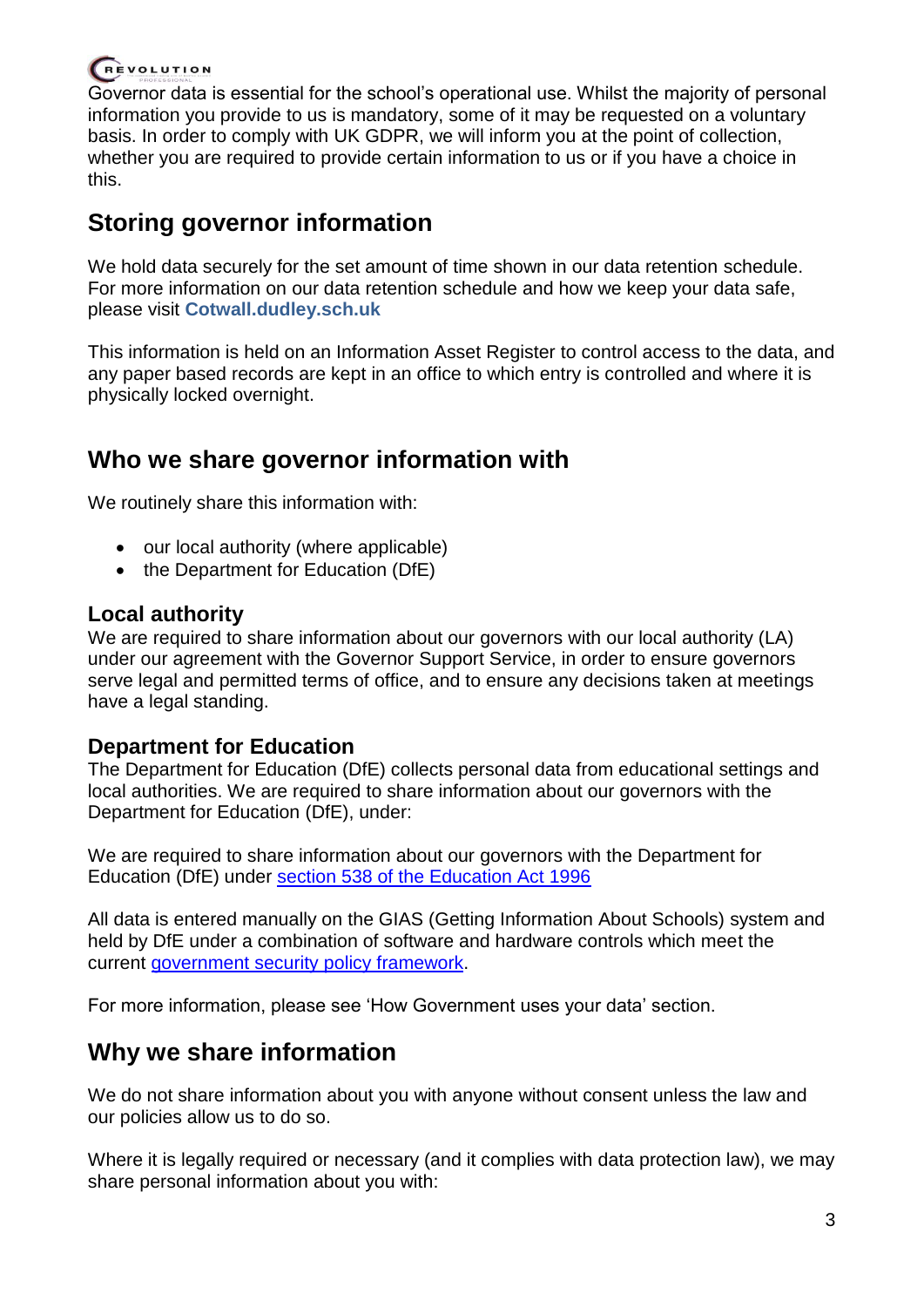

- $\bullet$  our local authority to meet our legal obligations to share certain information with it, such as safeguarding concerns
- the Department for Education
- your family or representatives
- educators and examining bodies
- our regulator, Ofsted
- $\bullet$  suppliers and service providers to enable them to provide the service we have contracted them for, such as payroll
- financial organisations
- central and local government
- our auditors
- survey and research organisations
- health and social welfare organisations
- professional advisers and consultants
- charities and voluntary organisations
- police forces, courts, tribunals
- professional bodies

### **Requesting access to your personal data**

Under data protection legislation, you have the right to request access to information about you that we hold. To make a request for your personal information, contact

#### **YourIG Data Protection Officer Service Dudley MBC, 3-5 St James's Road, Dudley, DY1 1HZ Email: [YourIGDPOService@dudley.gov.uk](mailto:YourIGDPOService@dudley.gov.uk) Tel: 01384 815607**

You also have the right to:

- to ask us for access to information about you that we hold
- to have your personal data rectified, if it is inaccurate or incomplete
- to request the deletion or removal of personal data where there is no compelling reason for its continued processing
- to restrict our processing of your personal data (i.e. permitting its storage but no further processing)
- to object to direct marketing (including profiling) and processing for the purposes of scientific/historical research and statistics
- not to be subject to decisions based purely on automated processing where it produces a legal or similarly significant effect on you

If you have a concern about the way we are collecting or using your personal data, we ask that you raise your concern with us in the first instance. Alternatively, you can contact the Information Commissioner's Office at<https://ico.org.uk/concerns/>

For further information on how to request access to personal information held centrally by DfE, please see the 'How Government uses your data' section of this notice.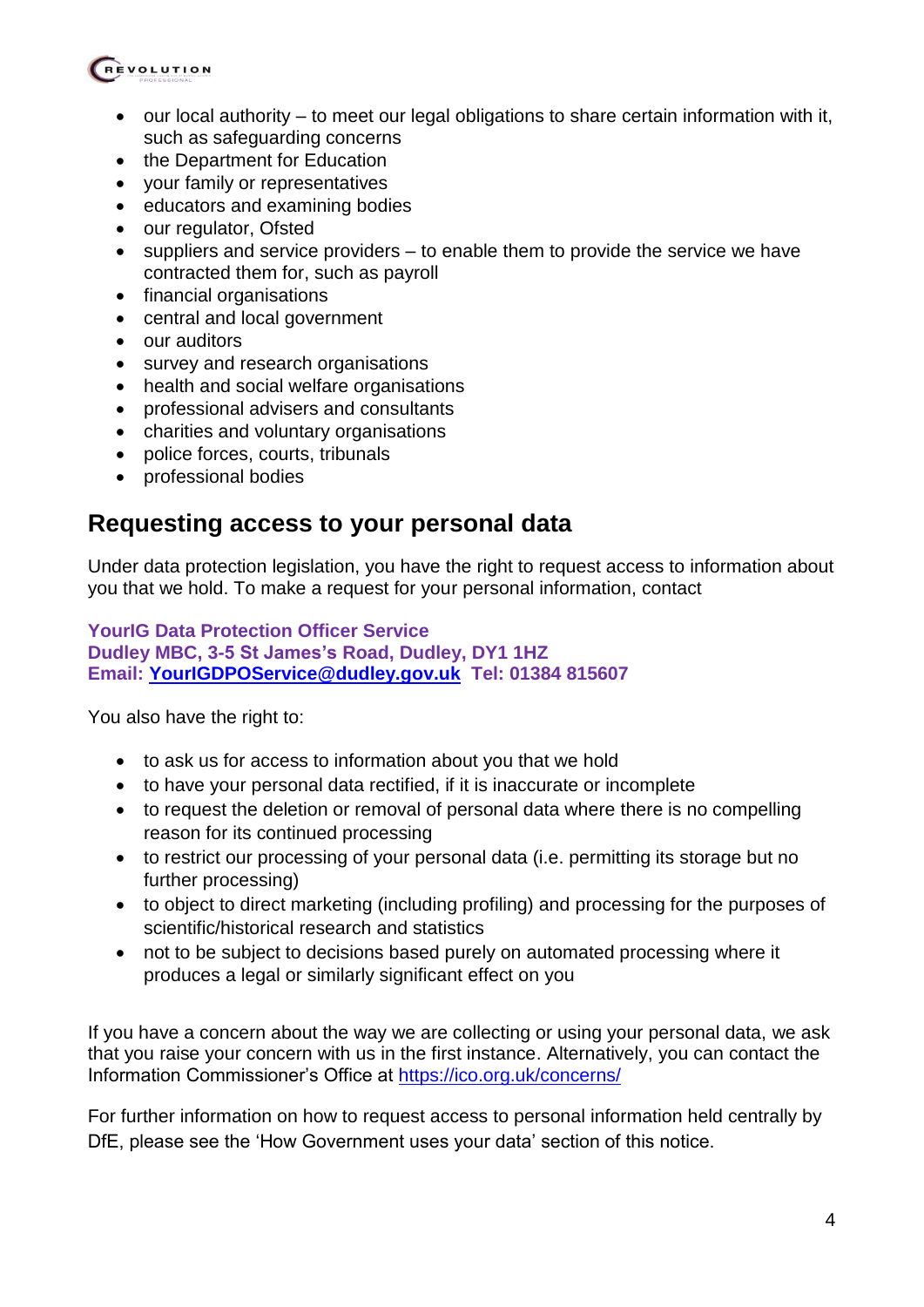# **Withdrawal of consent and the right to lodge a complaint**

Where we are processing your personal data with your consent, you have the right to withdraw that consent. If you change your mind, or you are unhappy with our use of your personal data, please let us know by contacting the headteacher at school.

### **Last updated**

We may need to update this privacy notice periodically so we recommend that you revisit this information from time to time. This version was last updated on **October 20th, 2021.**

### **Further information**

If you would like to discuss anything in this privacy notice, please contact:

```
YourIG Data Protection Officer Service
Dudley MBC, 3-5 St James's Road, Dudley, DY1 1HZ
Email: YourIGDPOService@dudley.gov.uk Tel: 01384 815607
```
### **How Government uses your data**

The governor data that we lawfully share with the DfE via GIAS:

- will increase the transparency of governance arrangements
- will enable schools and the department to identify more quickly and accurately individuals who are involved in governance and who govern in more than one context
- allows the department to be able to uniquely identify an individual and in a small number of cases conduct checks to confirm their suitability for this important and influential role

### **Data collection requirements**

To find out more about the requirements placed on us by the Department for Education including the data that we share with them, go to <https://www.gov.uk/government/news/national-database-of-governors>

**Note:** Some of these personal data items are not publically available and are encrypted within the GIAS system. Access is restricted to a small number of DfE staff who need to see it in order to fulfil their official duties. The information is for internal purposes only and not shared beyond the department, unless the law allows it.

#### **How to find out what personal information DfE hold about you**

Under the terms of the Data Protection Act 2018, you're entitled to ask the Department:

- if they are processing your personal data
- for a description of the data they hold about you